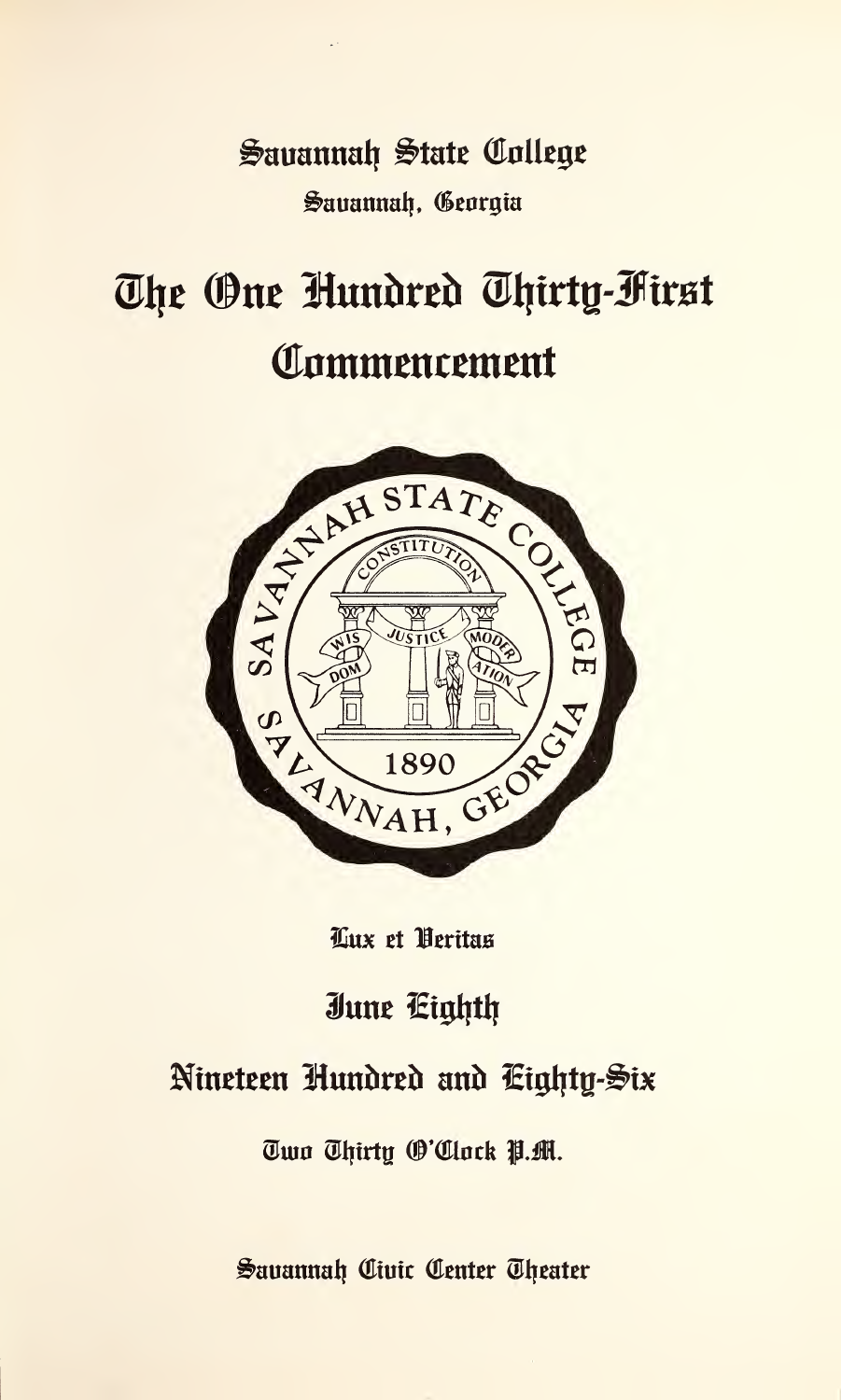# Order of Procession

The Chief Marshal The Class Marshals Candidates for The Masters Degree Candidates for The Baccalaureate Degree Instructors of The College Assistant Professors of The College Associate Professors of The College Professors of The College Professors Emeriti The Graduate Faculty The Presidential Party

### The Significance of The Academic Mace

Observing the centuries-old convocation procedures, each Marshal in the Savannah State College Academic Procession carries an official mace which is indicative of the power, dignity, and magisterium vested in the College. The mace is a club-shaped staff which originated in the Middle Ages as a weapon. Eventually, it gained a ceremonial character and is presently employed most often by legislative forums and academic enterprises.

The official mace of Savannah State College was designed and made from mahogany wood by Dr. Ernest S. Brown, Associate Professor of Civil Engineering Technology. Dr. Lester B. Johnson, Head of the Department of Engineering Technology, designed and built the Mace Stand.

The College motto is "Lux Et Veritas" ("Light and Truth")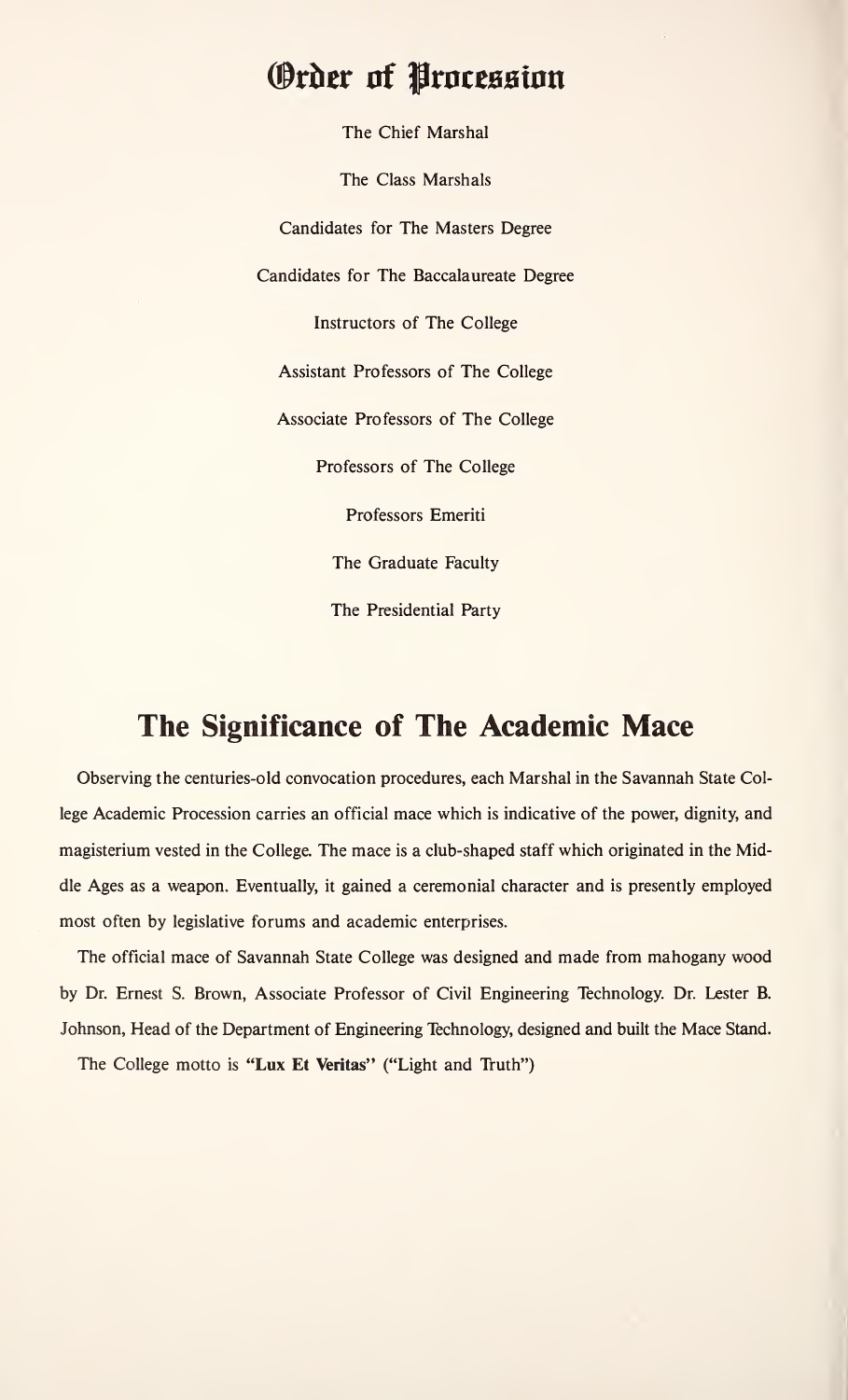| <b>Order of Exercises</b>                                                                                                                                                                                                                                   |
|-------------------------------------------------------------------------------------------------------------------------------------------------------------------------------------------------------------------------------------------------------------|
| James Thompson, Jr., Organist                                                                                                                                                                                                                               |
| James Thompson, Jr.                                                                                                                                                                                                                                         |
| Pastor, Butler Presbyterian Church<br>Savannah, Georgia                                                                                                                                                                                                     |
| The Savannah State College Wesleyan Choir<br>Jerome S. Glover, Director<br>Spencer E. White, III, Organist<br>Luther Washington, Pianist                                                                                                                    |
| GREETINGS FROM THE UNIVERSITY SYSTEM OF GEORGIA W. Ray Cleere<br>Vice Chancellor for Academic Affairs<br>Atlanta, Georgia                                                                                                                                   |
| President, Savannah State College                                                                                                                                                                                                                           |
| The Savannah State College Concert Choir<br>Willie E. Jackson, Director<br>Randy Duncan, Pianist                                                                                                                                                            |
|                                                                                                                                                                                                                                                             |
| Governor, State of Georgia<br>Atlanta, Georgia                                                                                                                                                                                                              |
| The Savannah State College Concert Choir<br>The Savannah State College Wesleyan Choir<br>The Savannah State College Band - Alfred Davis, Director<br>Jerome S. Glover, Luther Washington, Accompanists<br>(note) Please do not stand - Concert arrangement) |
|                                                                                                                                                                                                                                                             |
| PRESENTATION OF CANDIDATES FOR GRADUATE DEGREES Edward J. Hayes<br>Vice President for Academic Affairs                                                                                                                                                      |
| Assisted by Alvin Collins, Registrar                                                                                                                                                                                                                        |
| PRESENTATION OF CANDIDATES FOR THE BACCALAUREATE DEGREES:                                                                                                                                                                                                   |
| Assisted by the Academic Deans and the Registrar                                                                                                                                                                                                            |
| President, Savannah State College National Alumni Association<br>PRESENTATION OF N.R.O.T.C. CANDIDATE FOR COMMISSION Commander Ormond C. Fowler                                                                                                             |
| Executive Officer, Savannah State College N.R.O.T.C.<br>PRESENTATION OF A.R.O.T.C. CANDIDATES FOR COMMISSIONCaptain James R. Meredith                                                                                                                       |
| Officer in Charge, Savannah State/Armstrong State A.R.O.T.C.                                                                                                                                                                                                |
| ADMINISTERING THE OATH OF OFFICE:                                                                                                                                                                                                                           |
| <b>PRAYER FOR THE NEW OFFICERS</b><br>Savannah State College Minister                                                                                                                                                                                       |
| <b>ANNOUNCEMENTS</b>                                                                                                                                                                                                                                        |
| THE SAVANNAH STATE COLLEGE HYMN                                                                                                                                                                                                                             |
|                                                                                                                                                                                                                                                             |
| THREE-FOLD AMEN                                                                                                                                                                                                                                             |
| James Thompson, Jr.                                                                                                                                                                                                                                         |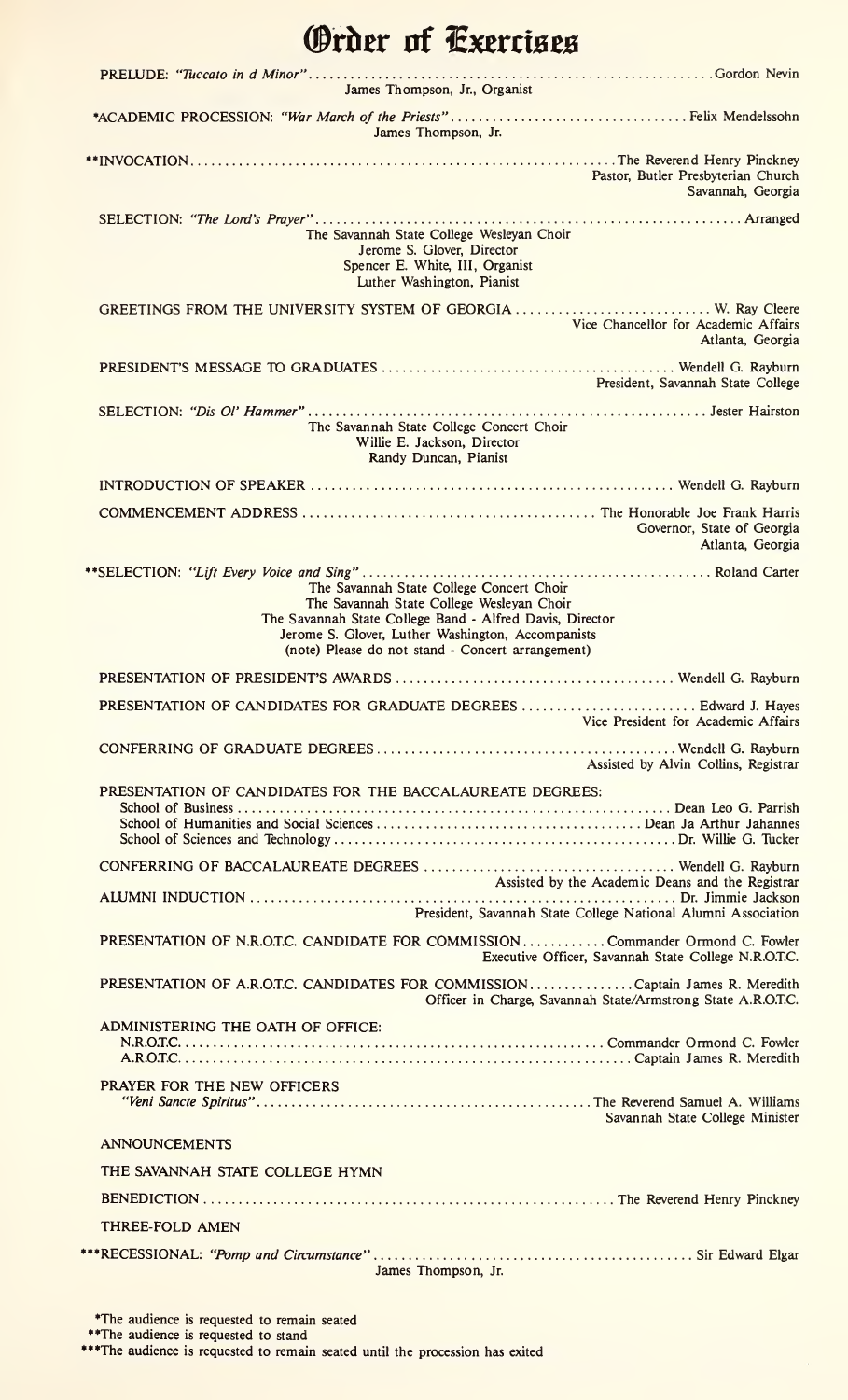# **Master's Degrees Conferred MASTER OF BUSINESS ADMINISTRATION**

## **Baccalaureate Degrees Conferred SCHOOL OF BUSINESS**

#### **Accounting**

| *Lingenfelser, Carolyn Anne-Elizabeth  Savannah, Georgia |  |
|----------------------------------------------------------|--|
|                                                          |  |
|                                                          |  |
|                                                          |  |
|                                                          |  |
|                                                          |  |
|                                                          |  |
|                                                          |  |
|                                                          |  |
|                                                          |  |
|                                                          |  |
|                                                          |  |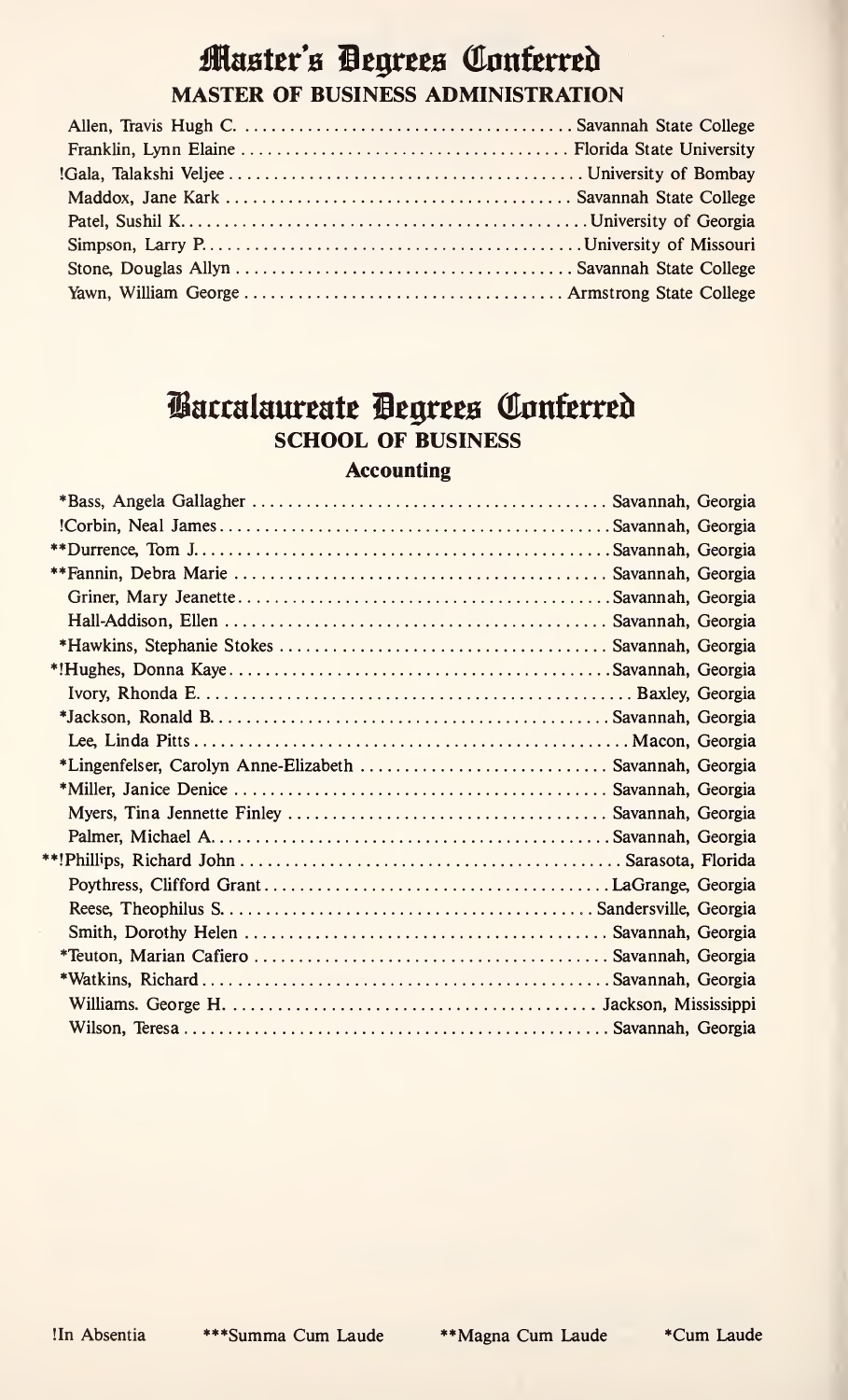### General Business Administration

L,

### Management

### Marketing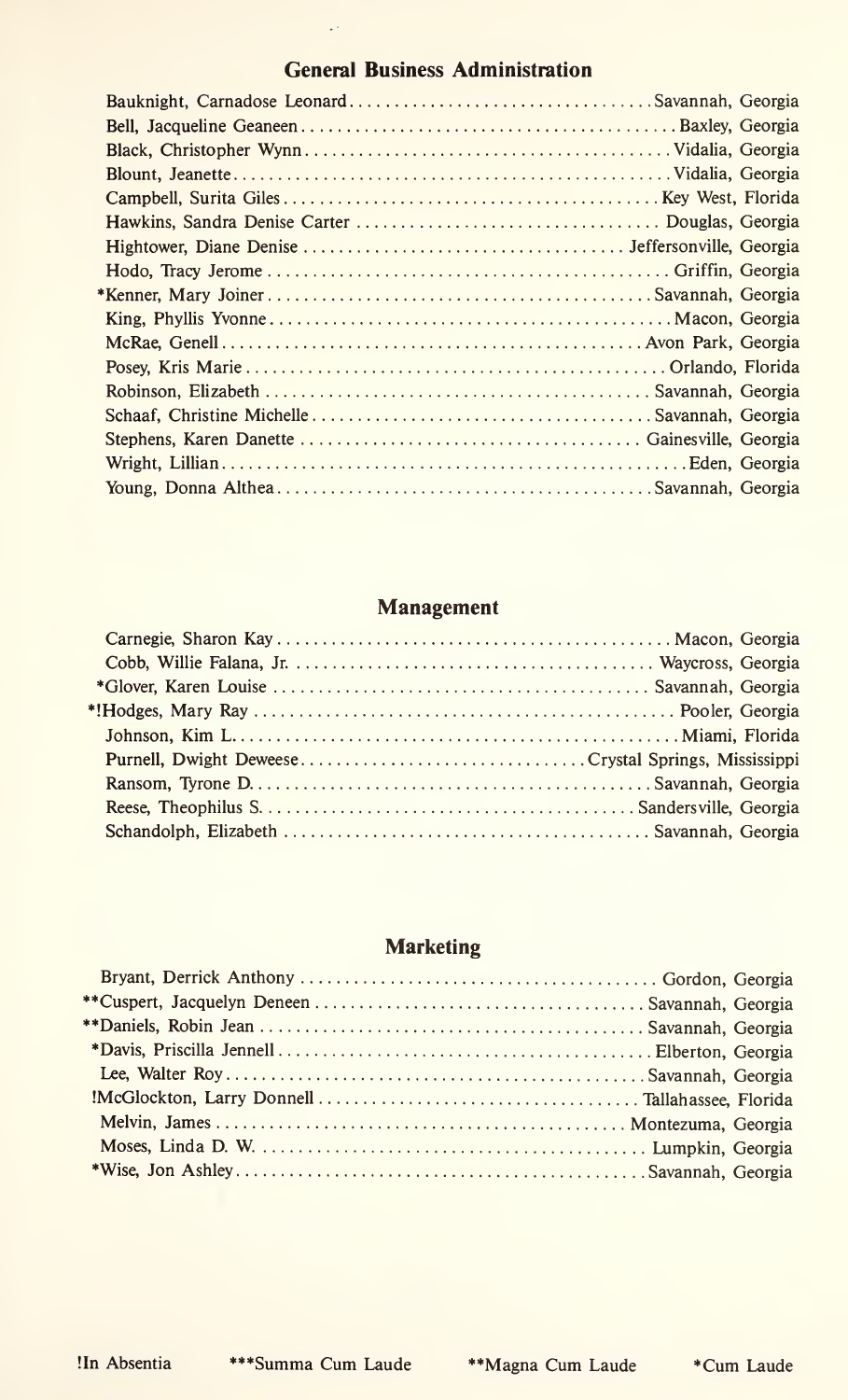### Information Systems

### Finance and Banking

|--|--|--|--|--|--|--|--|--|--|--|--|--|--|--|--|--|

### **Office Administration**

### Associate/Secretarial Science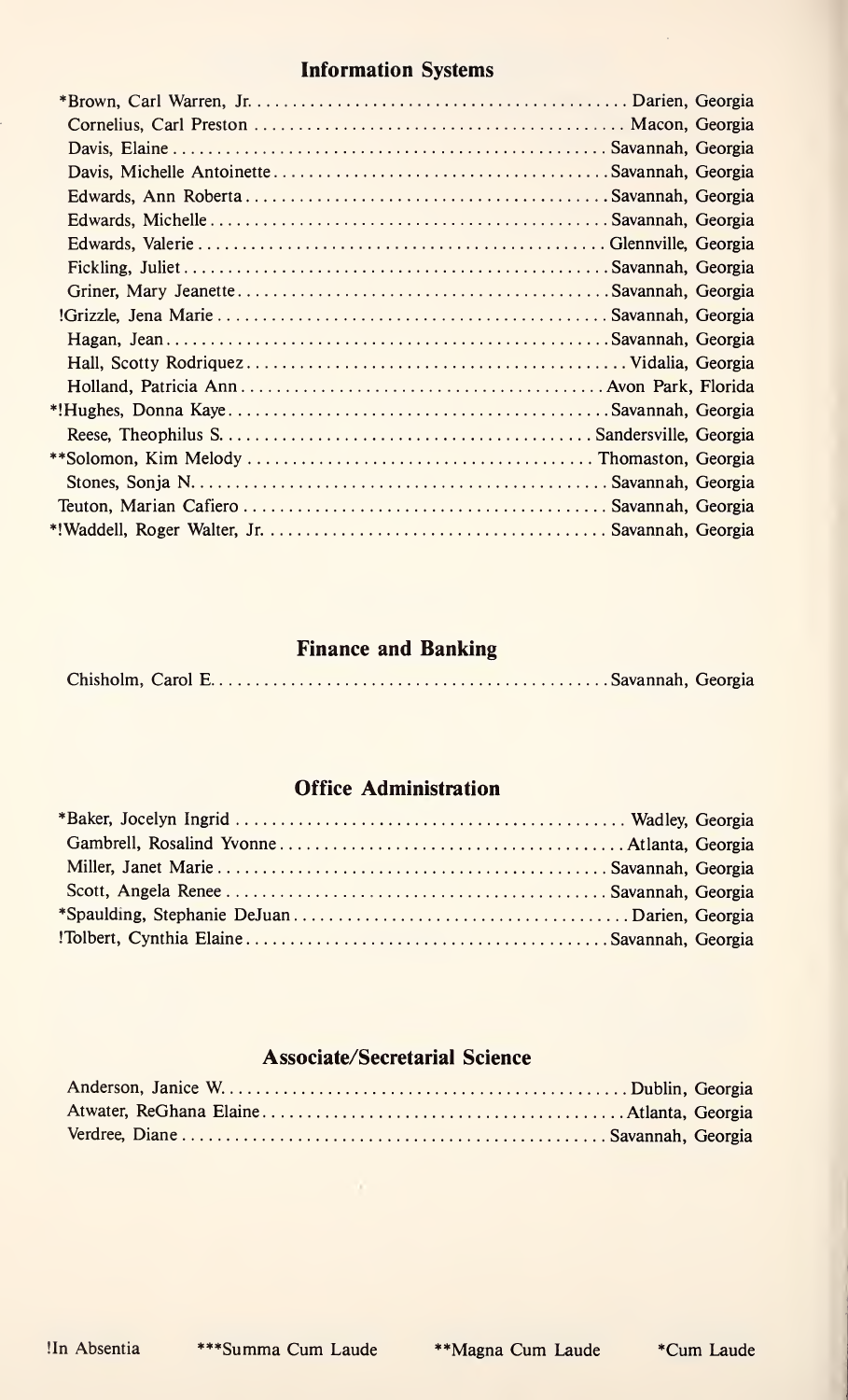#### DOUBLE MAJORS

### Accounting and Information Systems

#### TRIPLE MAJOR

### Accounting and Information Systems and Management

|--|--|--|--|--|

### SCHOOL OF HUMANITIES AND SOCIAL SCIENCES Criminal Justice

#### **History**

|--|--|--|--|

#### Mass Communication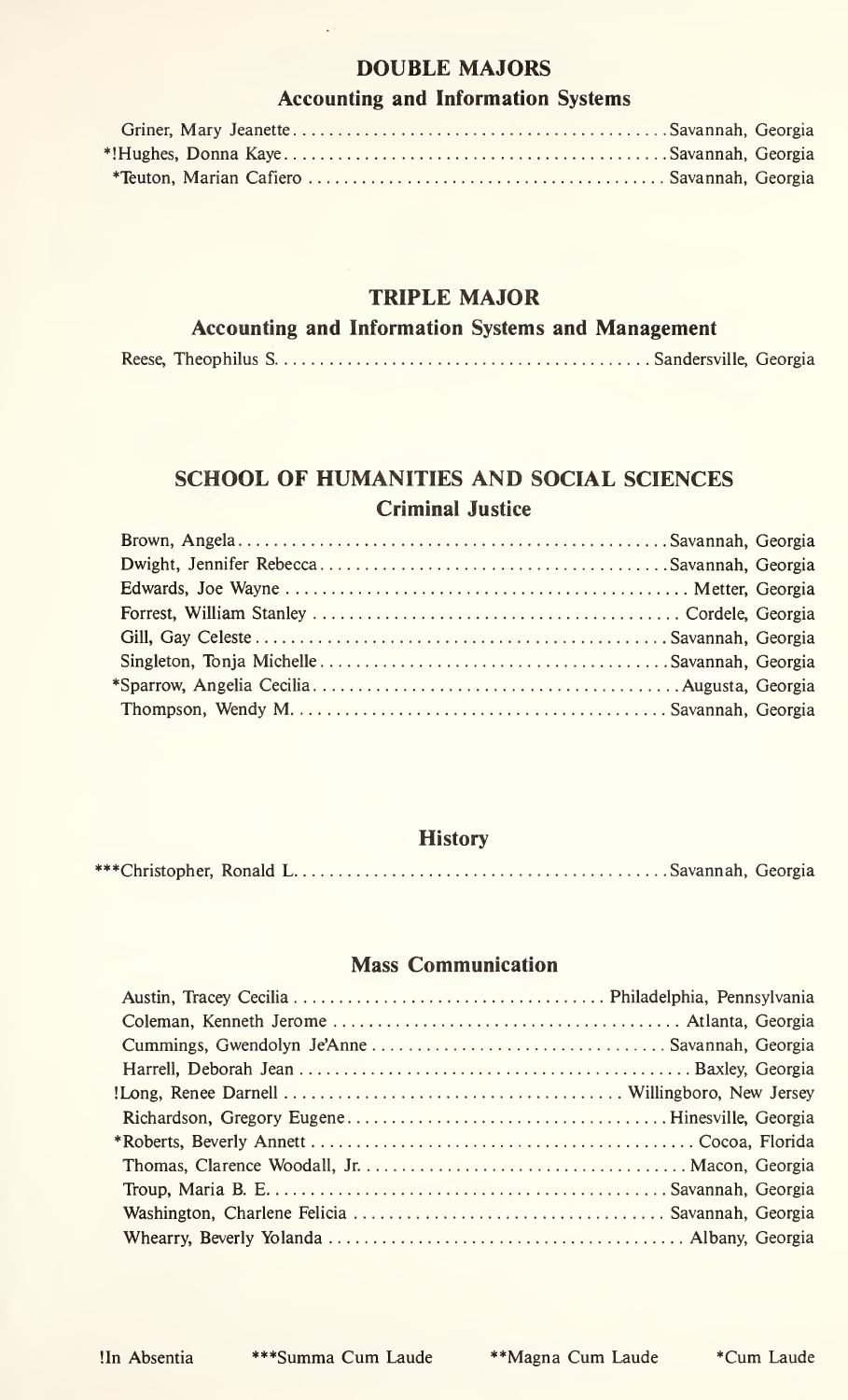### English, Language and Literature

### Music

|--|--|--|--|--|

### Political Science

### Sociology

#### Social Work

!In Absentia \*\*\*Summa Cum Laude \*\*Magna Cum Laude \*\*Cum Laude

 $\mathcal{A}^{\mathcal{A}}$  and  $\mathcal{A}^{\mathcal{A}}$  and  $\mathcal{A}^{\mathcal{A}}$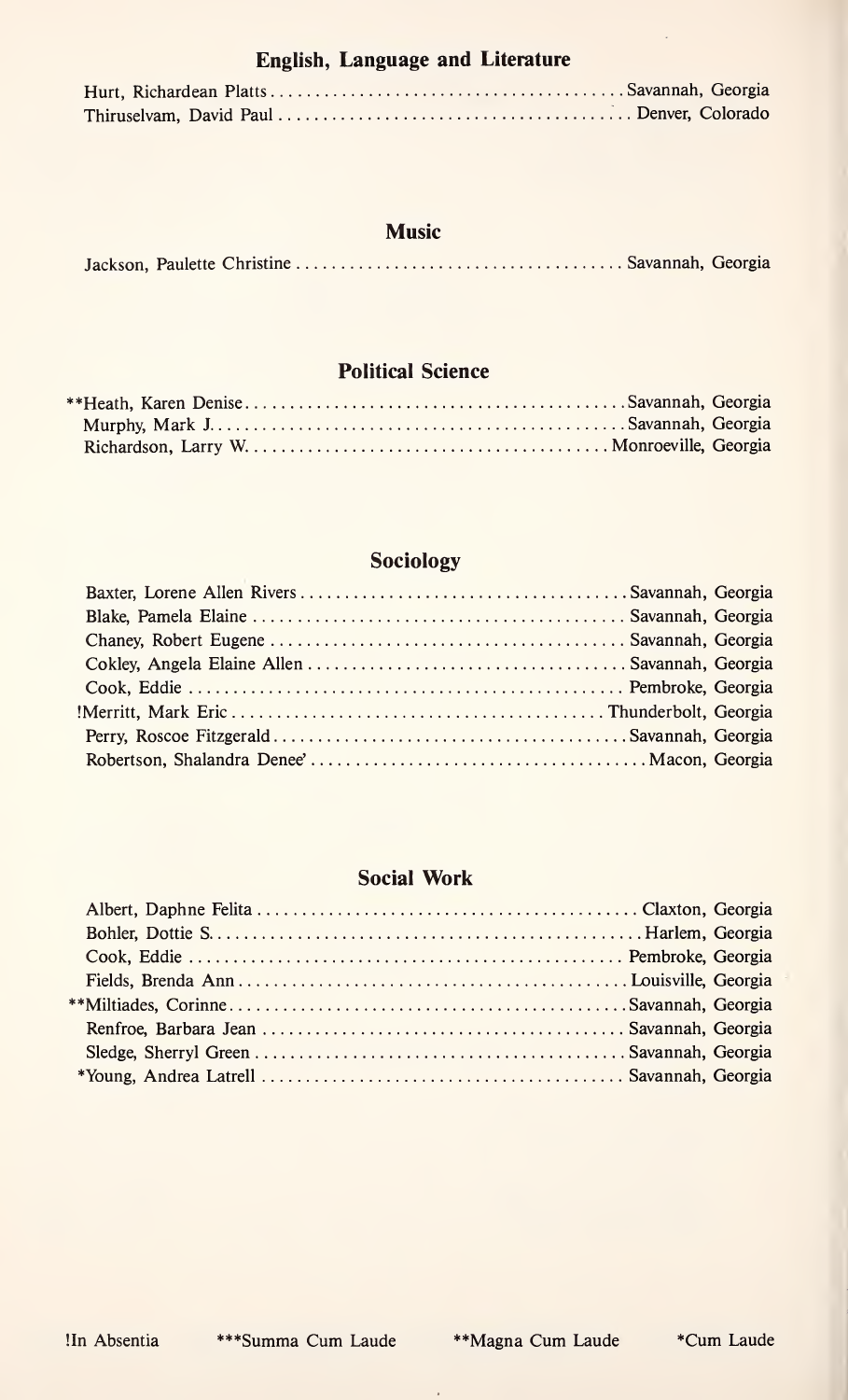### SCHOOL OF SCIENCES AND TECHNOLOGY **Biology**

### **Chemistry**

### **Mathematics**

### Electronics Engineering Technology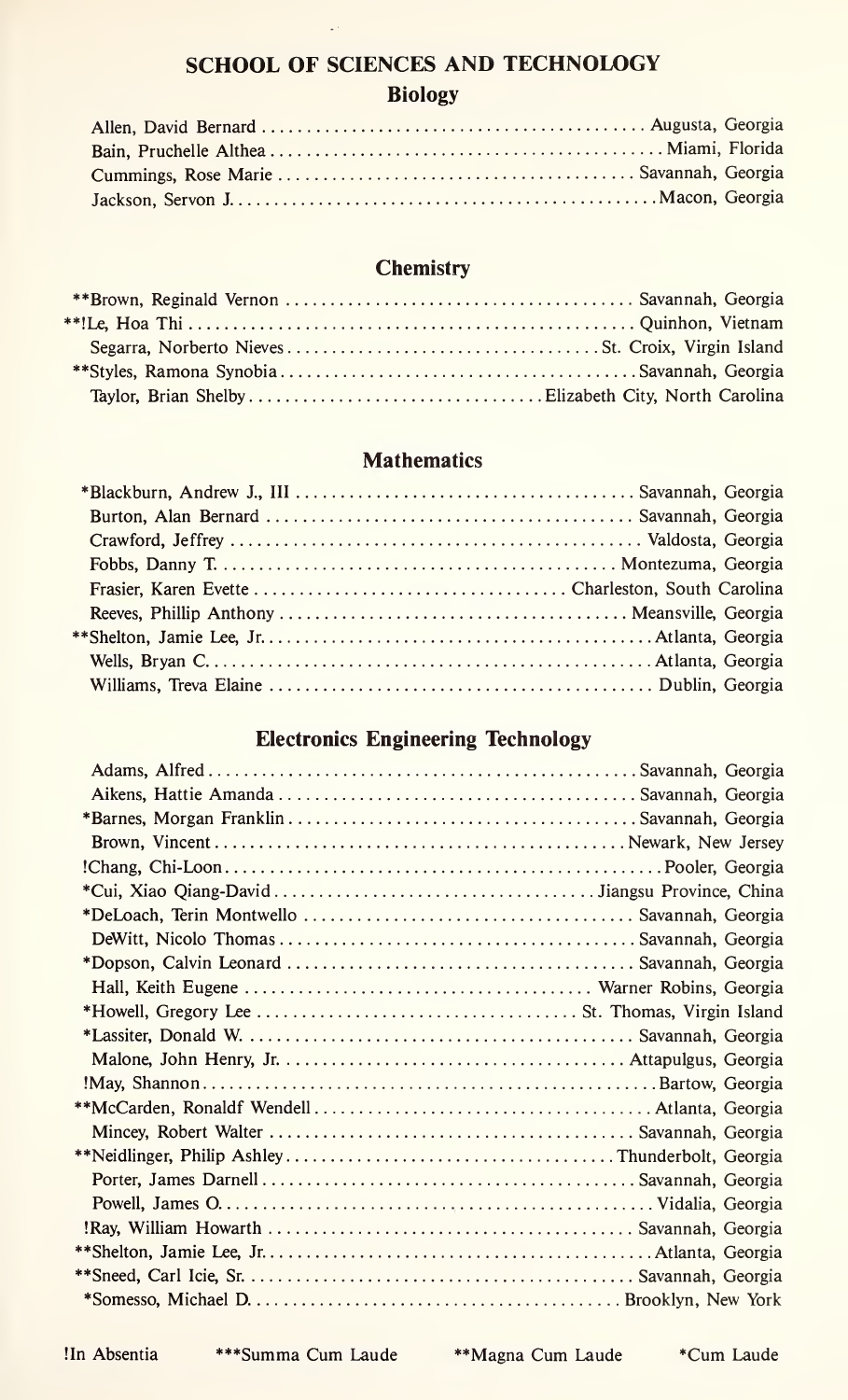### Civil Engineering Technology

### Mechanical Engineering Technology

#### Computer Science Technology

### Child Development and Family Services

#### Environmental Studies

|--|--|--|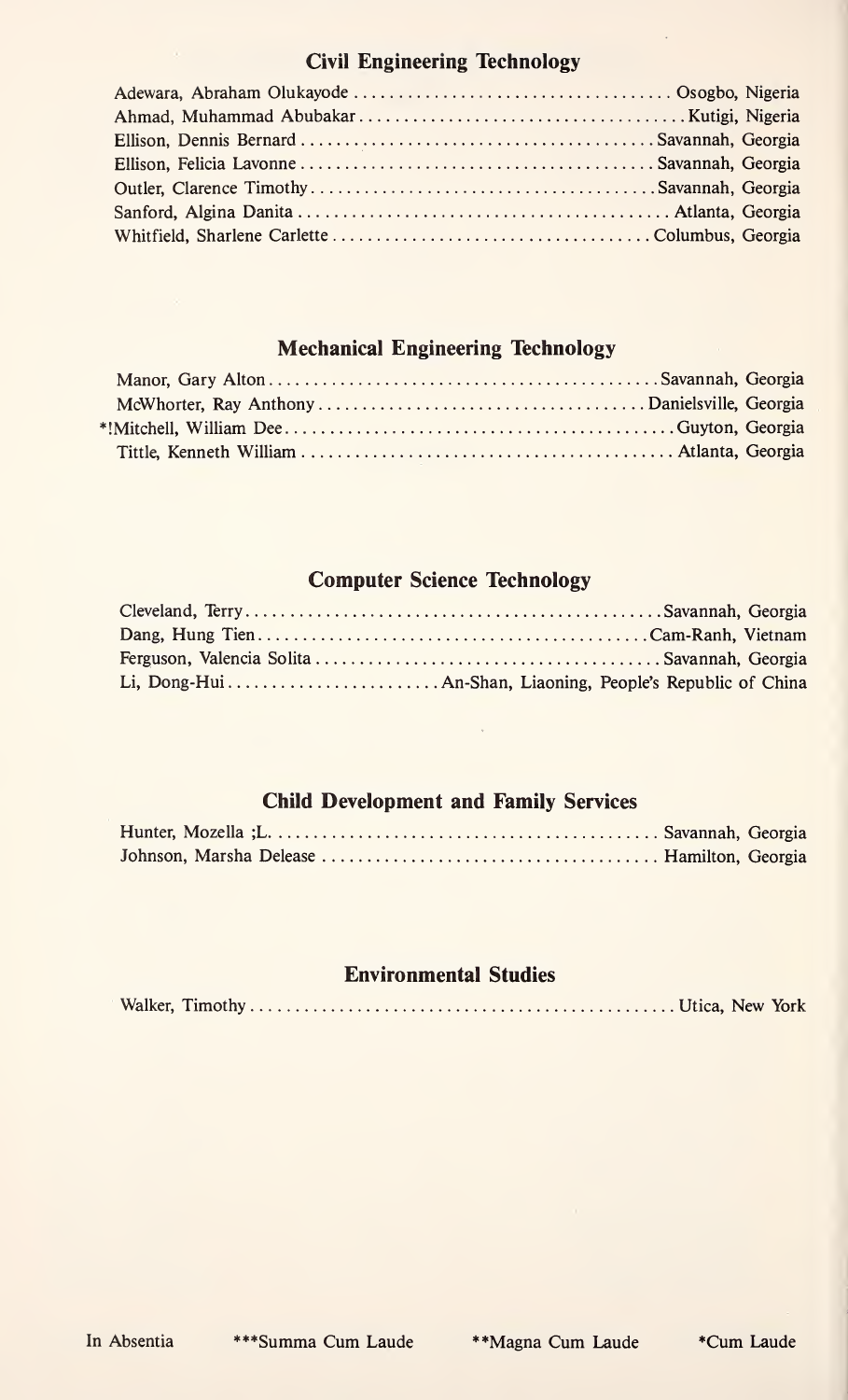### Dietetics and Institutional Management

|--|--|--|--|

#### Textiles and Clothing

#### Fashion Merchandising

|--|--|--|--|

#### Associate/Chemical Engineering Technology

#### Associate/Computer Technology

#### Double Major

#### Electronic Engineering Technology and Mathematics

|--|--|--|--|--|--|

NOTE: Appearance of a name in any list in this program must not be considered as conclusive evidence of graduation. Persons who have met all requirements for a particular degree and whose names appear on the lists in this program will receive the degree indicated.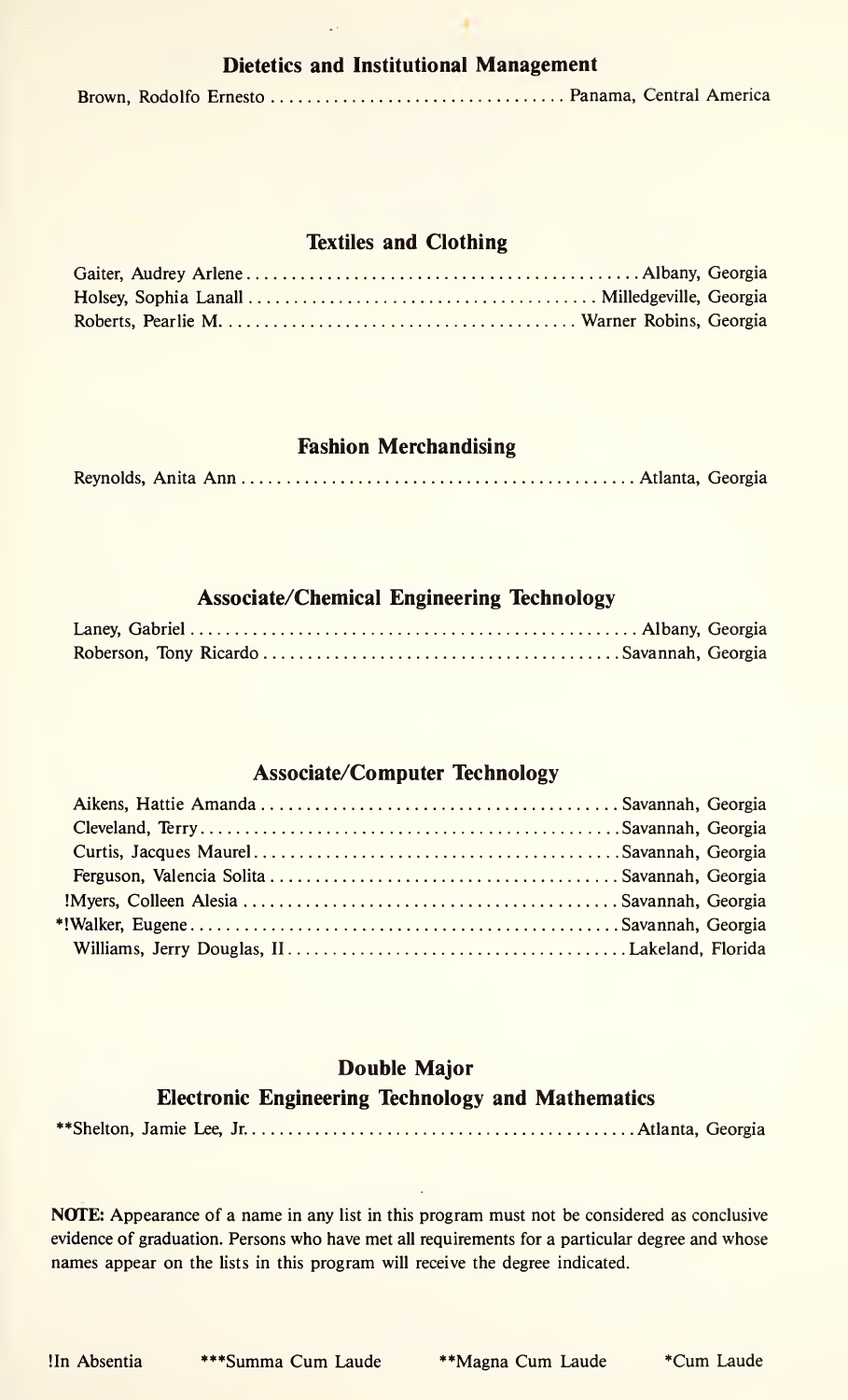### SAVANNAH STATE COLLEGE HYMN

Let us give thanks and praise to Thee, To our Alma Mater, S.S.C. Thine honor, pride, and eminence, We raise in prayerful reverence.

Guide us still from day to day, Be Thou mindful lest we lose our way; Help us know that life, short or long, Means unceasing work for weak and strong.

#### Refrain

Where Savannah meets the sea, Where grassy plains and palms abound, Where the flow'rs are gems of loveliness, There S.S.C. is found. We adore each beauteous scene and hall, Our all we pledge to Thee! In our hearts we'll build a shrine for Three. We hail Thee, S.S.C.

> -J. Randolph Fisher Hillary Hatchett

#### ANNOUNCEMENTS

| Upperclassmen, September 19 |  |
|-----------------------------|--|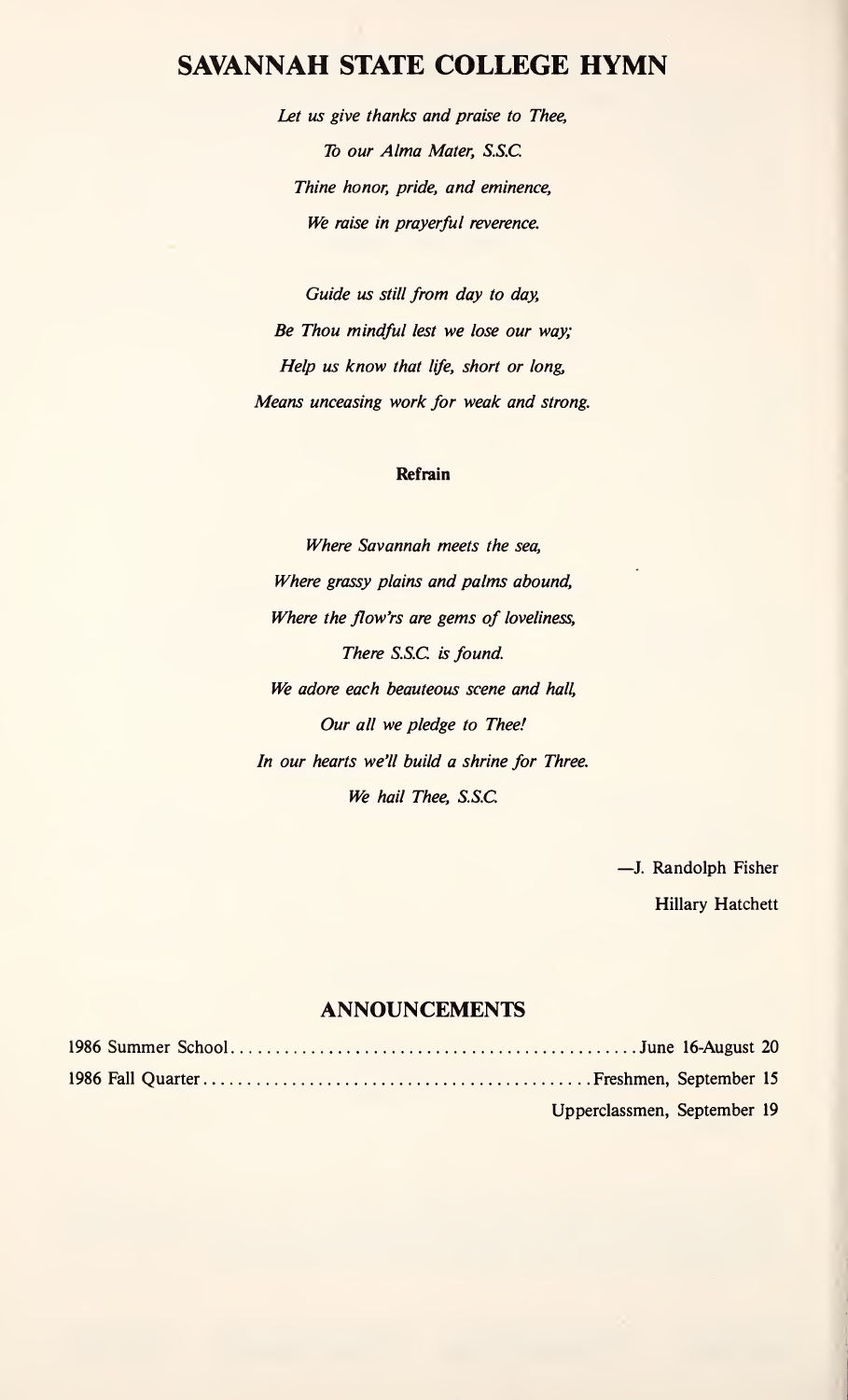Honor Graduates

June 8, 1986

Summa Cum Laude

 $(3.75 - 4.00)$ Ronald L. Christopher

### Magna Cum Laude

(3.40 - 3.74

Ramona Synobia Styles

Cum Laude  $(3.00 - 3.39)$ 

Ronald Wendell McCarden Corinne Miltiades Philip Ashley Neidlinger Richard John Phillips Jamie Lee Shelton, Jr. Carl Icie Sneed, Sr. Kim Melody Solomon

Mary Joiner Kenner Donald W. Lassiter Carolyn A. Lingenfelser Janice Denice Miller William Dee Mitchell Beverly Annett Roberts Michael D. Somesso Angelia Cecilia Sparrow Stephanie DeJuan Spaulding Marian Cafiero Teuton Roger Walter Waddell, Jr. Eugene Walker Richard Watkins Jon A. Wise

Andrea Latrell Young

#### SAVANNAH STATE COLLEGE

WHO'S WHO Among Students in American Universities and Colleges

Jacquelyn D. Cuspert Robin J. Daniels James L. Shelton

Reginald Vernon Brown Jacquelyn Deneen Cuspert Robin Jean Daniels Tom J. Durrence Debra Marie Fannin Karen Denise Heath Hoa Thi Lee

Jocelyn Ingrid Baker Morgan Franklin Barnes Angela Gallagher Bass Andrew J. Blackburn, III Carl Warren Brown, Jr. Xiao Qiang David Cui Priscilla Jennel Davis Terin Montwello DeLoach Karen Louise Glover Stephanie Stokes Hawkins Mary Ray Hodges Gregory Lee Howell Donna Kaye Hughes Ronald B. Jackson

Andrea L. Young

BETA KAPA CHI SCIENTIFIC HONOR SOCIETY

Reginald V. Brown Eric Jefferson Hoa Thi Le

\*ALPHA KAPPA MU HONOR SOCIETY

Reginald V. Brown Jacquelyn D. Cuspert Karen D. Heath Richardean Pitts Hart Hoa Thi Le

•Graduates wearing gold and black honor stoles

#### INTERNATIONAL FRATERNITY OF DELTA SIGMA PI, INCORPORATED

Jacqueline Bell Rodolfo Brown Carl Cornelius Jacquelyn D. Cuspert Robin J. Daniels

Dwight D. Purnell

#### TAU ALPHA PI NATIONAL HONOR SOCIETY FOR ENGINEERING TECHNOLOGY

Morgan F. Barnes **Philip A. Neidlinger** Philip A. Neidlinger Philip A. Neidlinger Philip A. Neidlinger Philip A. Neidlinger Philip A. Neidlinger Philip A. Neidlinger Philip A. Neidlinger Philip A. Neidlinger Philip A. Neid Terin M. DeLoach **Jamie Shelton Carl Act and Shelton Carl Act and Shelton Carl Act and Shelton Carl Act and Shelton Carl Act and Shelton Carl Act and Shelton Carl Act and Shelton Carl Act and Shelton Carl Act and Shelton C** Donald E. Lassiter<br>Ronald McCarden Ronald McCarden **Michael D. Somesso**<br>William D. Mitchell Sharlene C. Whitfield

> USHERS N.R.O.T.C. - A.R.OT.C.

Ron McCarden

Philip A. Neidlinger Ronald McCarden Sharlene C. Whitfield

Carl I. Sneed, Sr. Romona S. Styles

Dong Hui Li Carolyn A. Lingenfelser Carl Icie Sneed, Sr. Kim M. Solomon Angelia C. Sparrow Romona Synobia Styles

Valerie Edwards Ronald Jackson Janice D. Miller Kris M. Posey Clifford B. Pouthress